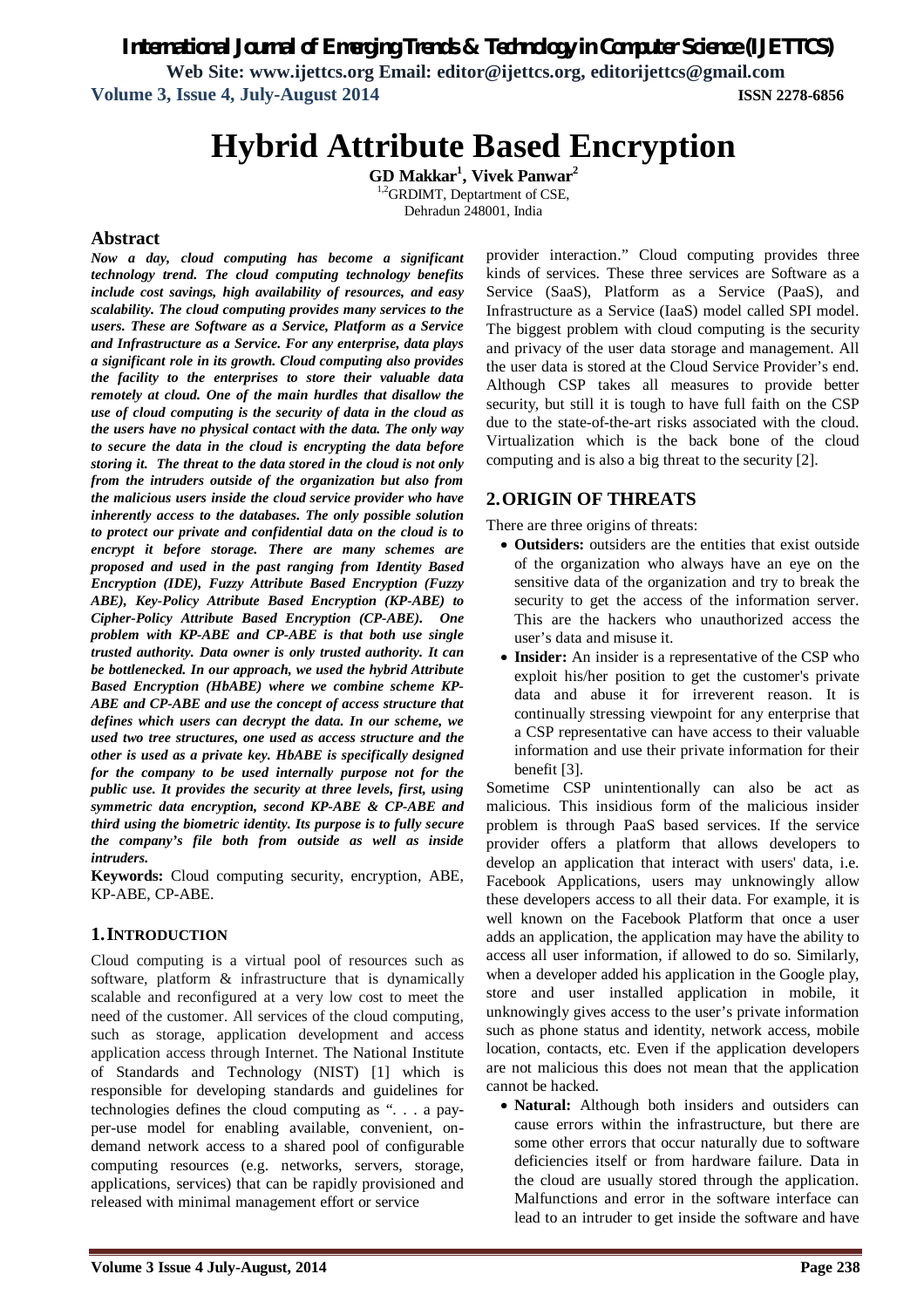unauthorized access of the user data. For example, a flaw in Apache allowed an attacker to gain complete control over the web server [4]. These malfunctions are exists due to the poorly designed or implemented security measures. Software interface must be made fully secure against the accidental and malicious disclosure.

### **3.BACKGROUND**

#### **3.1 Fuzzy Identity Based Encryption**

Sahai and Waters [5] introduced the Fuzzy Identity Based Encryption in 2005. They modify the original IDE given by Adi Shamir in [6] 1984. Identity based Encryption view the identities as a string of characters while in Fuzzy Identity Based Encryption view the identities as set of descriptive attributes. It is also called Attribute Based Encryption. In this scheme, every user is identified as a set of attribute. IBE allows the user to encrypt and decrypt the message without using public key certificate while Fuzzy IBE was the first paper to give the concept of attributes based encryption with public key cryptography. It is also different from the standard IBE in such a way it it allows for one-to-many encryption in which ciphertext is not necessarily encrypted for a particular user, it may be sent to multiple users. In Fuzzy IBE, a user with a set of attributes w is able to decrypt a ciphertext encrypted with the public key w', if and only if , the identities w and w' are close to each other as measured by the "set overlap" distance metric. Let U be a universe of attributes and w be an identity having set of attributes and is a subset of U i.e. w ⊆ U, decrypt a ciphertext encrypted by identity w' if and only if there exists an identity overlap d between w and w' such that  $|w \cap w'| \ge d$ . Fuzzy IBE is an attribute type encryption where set of attributes are used to represent an identity. In this scheme, a document is encrypted with a set of attributes and these attributes are decided according to the users to whom this encrypted document to be sent. For example, the chairperson of institute wants to encrypt a message and send to the HOD computer and mechanical and hiring committee for hiring new faculties. He would encrypt to the identity {"HOD", "computer", "mechanical", hiring committee"}. Any user whose identity contains all these attribute or set of identical attributes as set during encryption could decrypt the message. The benefit of using Fuzzy IBE is that a document or message can be stored on an untrusted storage server instead of trusted server to perform the authentication check before delivering the document.

#### **3.2 Key-Policy Attribute Based Encryption**

Fuzzy IBE restricts the user to share and access the information at a fine grained level. Sahai and Waters [5] introduced the concept of Attribute Based Encryption (ABE) and tried to share the encrypted data at a fine grained level. In ABE, set of descriptive attributes is used with a user's private key to get the ciphertext. A user can decrypt the ciphertext if and only his attributes match with the attributes of ciphertext. There should be at least d attributes overlapped between a private key and ciphertext. Vipul Goyal et al [7] improves the ABE and gave the new encryption scheme Key-Policy Attribute Based Encryption (KP-ABE). In KP-ABE, during encryption, user labeled the ciphertext with a set of descriptive attributes and an access structure is associated with each private key that specifies which user can decrypt the ciphertext (figure 1). Since the access structure is associated with private key that's why it is called the Key - Policy Attribute Based Encryption (KP-ABE). Access structure can be specified in the form of tree structure where the internal nodes consist of OR and AND gates and external node represents the different attributes that's used for encryption. A user can decrypt a ciphertext only if the attributes associated with the ciphertext satisfy the access structure of the user's private key. For example, a user encrypted a message M and produces ciphertext C with a set of descriptive attributes C1 (3,5,6,7). Every user private key is associated with an access structure. A user with access structure A(1 AND 2) cannot decrypt the message M as this access structure does not satisfy the set of attributes associated with the ciphertext. Another user with access structure A(3) OR 5) can decrypt the ciphertext as this access structure satisfy the attributes of ciphertext. Similar access structures A((1 AND 2) OR (3 OR 7)) and A ( 3 out of (1,2,3,4,5,6,7) ) qualifies the ciphertext to decrypt while the access structure A  $(2 \text{ out of } (1,2,5))$  does not qualify.

#### **3.3 Ciphertext-Policy Attribute Based Encryption (CP- ABE)**

The disadvantage of KP-ABE is that access control of the encrypted data is controlled by the set of descriptive attributes not by the access tree and also while encrypting data; the user had no control over the attributes. This reason led to the design of the cipher policy attribute based encryption (CP-ABE). In CP-ABE, user can set his own desired set of attributes while associating the access structure with the ciphertext. Another restriction with the KP-ABE is that all attributes have to be made public as they are component of the public key.



**Figure 1** Key Policy Attribute Based Encryption Bethencourt et al [8] introduced the Ciphertext-Policy Attribute Based Encryption (CP-ABE). It is also modified version of the ABE. CP-ABE is similar to the Key-Policy Attribute Based Encryption except that it works in the reverse order. In a key policy attribute based encryption, access structure is the user's private key and set of descriptive attributes are associated with the ciphertext during the encryption. To decrypt the ciphertext, the user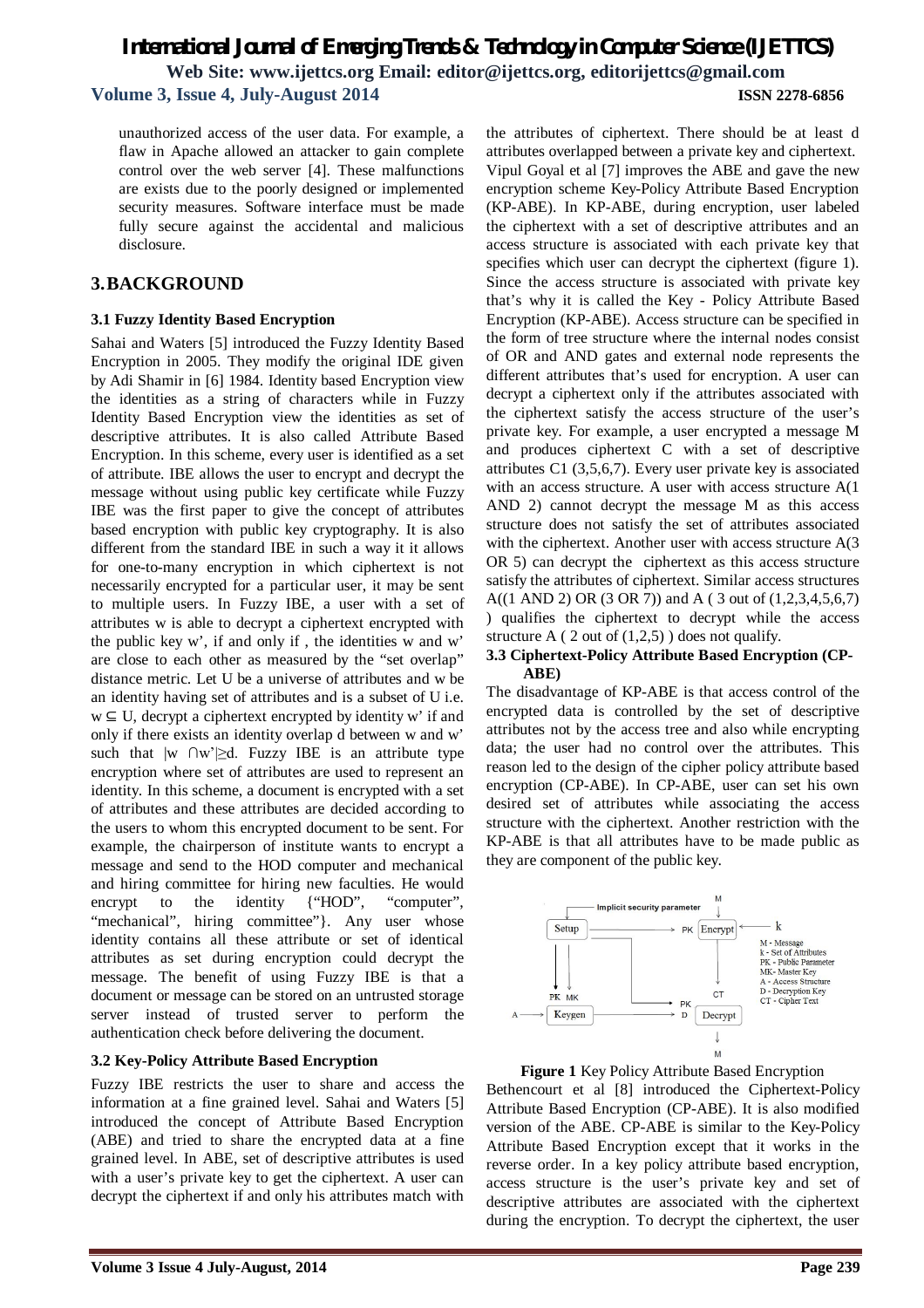matches his private key (access structure) with the attributes associated with the ciphertext. If it matches, then the ciphertext is decrypted otherwise not. Cipher-Policy Attribute Based Encryption (CP-ABE) works in the reverse order of KP-ABE. Instead of associating the set of attribute to the ciphertext, it associates the access structure and encrypt the message using the set of descriptive attributes (user's private key) and a user can decrypt it if and only if his private key (set of descriptive attribute) matches with the access structure associated with the ciphertext (figure 2). For example, If the access structure in encrypted data is (1 AND (2 OR 3). If a set of attributes in user's private key is (1 AND 2), then the user can decrypt the data.



(CP-ABE)

### **4.HYBRID ATTRIBUTE BASED ENCRYPTION (HbABE)**

Key-policy attribute based encryption (KP-ABE) [7] and cipher-policy attribute based encryption (CP-ABE) [8] are the two approaches that provides finer grained access control of encrypted data on the cloud. But KP-ABE lacks of flexibility in managing the attributes and scalability and finds a problem in dealing with multiple levels of attribute authorities and also it was not possible for Encryptor to decide who can decrypt the encrypted data. All consumers whose private key satisfies the access policy can decrypt it. As well, consumers have no choice except the trust on the key issuers. There is single trusted authority (TA) which is data owner. This scheme cannot be applied to the multiple data owners because each user would receive many keys from multiple owners. Key management is difficult in this scheme. There are some applications where KP-ABE is not suitable such as encryption in message broadcasting. For this CP-ABE found to be fully suitable where the user's private key is defined by a set of attributes and an access structure is associated with the ciphertext. A user can decrypt the message only if the private key attributes matches with the access structure associated with ciphertext during the encryption. HbABE is a hybrid approach of KP-ABE and CP-ABE. For the proper key management, we used the "A Hierarchical Attribute-Based Solution for Flexible and Scalable Access Control in Cloud Computing (HASBE) by Zhiguo Wan et al [9]. It was Wang et al [10], who firstly proposed hierarchical attribute-based encryption (HABE) to achieve fine-grained access control in cloud storage services by combining hierarchical identity-based encryption (HIBE) and CP-ABE. Zhigua Wan gave a system model for the proper

distribution and management of the key Hybrid attribute based encryption is a cryptographic scheme which is ideal for the closed group of user such as executives in a company. This scheme is for the protection of the important files and data within the company so that only the authorized peoples in a company can access the data. A secure hierarchical key generation center is used for the generating and managing the keys. Each authorized user is assigned an access structure which consists of a set of attributes depicted in the form of tree structure. Headquarter of the company which is a trusted authority will be responsible for the evolution of the universal access structure of the tree. We use the similar system model as described by Zhiguo Wan et al [9] which defines a good hierarchical model for the generation and management of the key.

#### **4.1 Key Generation and Management**

Zhiguo Wan gave a system model as shown in the figure 3 [9] which define a hierarchy of authorities instead of using single trust authority as in the case of KP-ABE and CP-ABE. The trusted authority is the root authority and responsible for managing top-level domain authorities. The trusted authority will be responsible for developing a universal access tree to define various sets of attributes that can satisfy the authorized users of the company. This tree is always kept confidential with the trusted authority only.

Under the trusted authority, there are multiple domain authorities. When any user wants to encrypt a file, he/she will get the encrypted key from the domain authority and the domain authority approach the trusted authority for the key. Trusted authority generates an access structure (key) from the universal access tree structure and provides it to the domain authority which further provides to the data owner.



**Figure 3** Hierarchical Attribute-Set-Based Encryption (HASBE)

Zhiguo Wan et al divides the hierarchical system model in to five parties that works at four levels. These five parties are:

- (i) The trusted authority
- (ii) Domain authority
- (iii) Data owner
- (iv) Data consumer
- (v) Cloud service provider

#### **4.2 Encryption and Decryption in HbABE**

In our approach, we used a combination of KP-ABE and CP-ABE approaches. In KP-ABE, data is encrypted using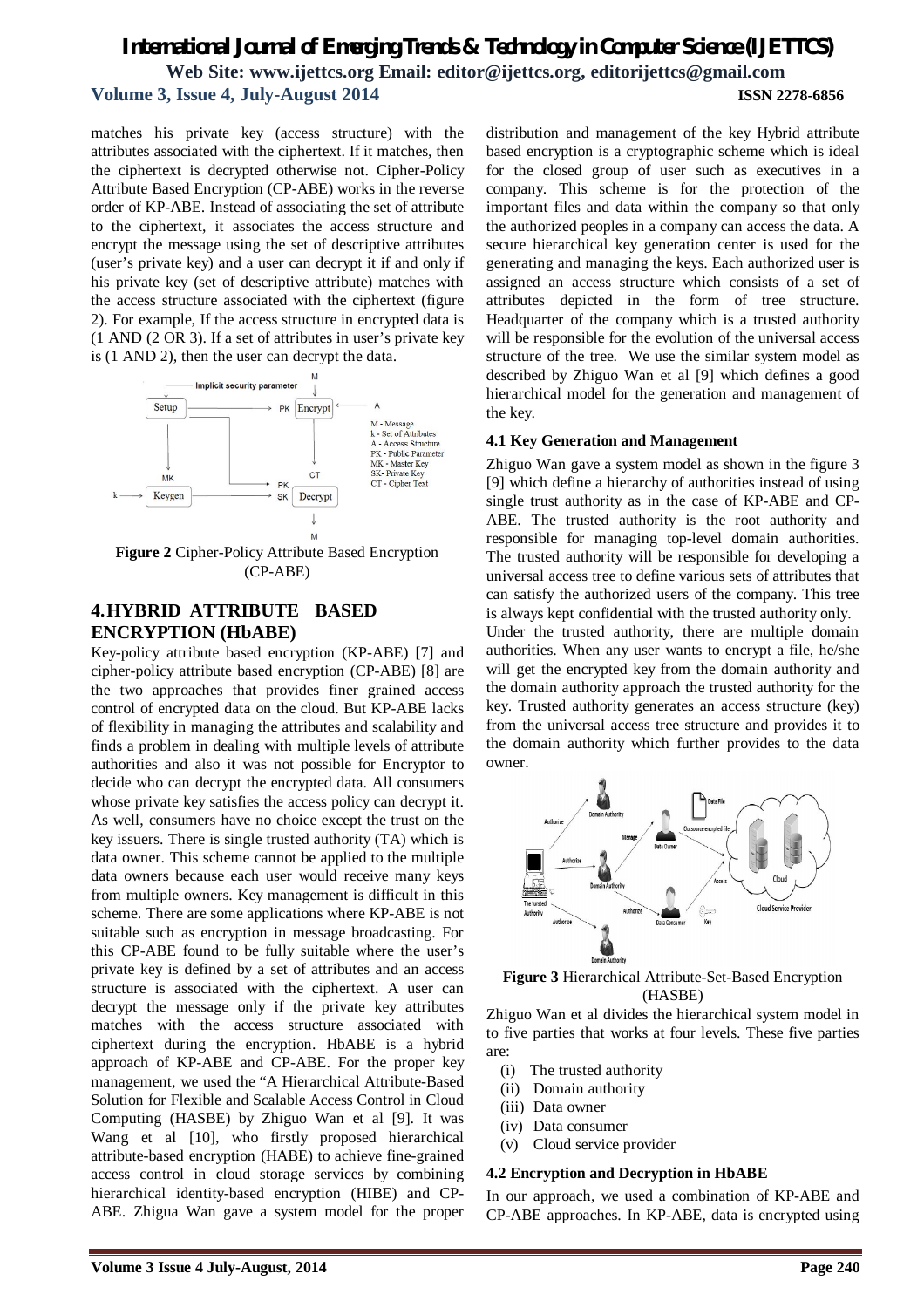the user's access structure (private key) and set of attributes are associated with the ciphertext. During decryption, user matches his access structure (private key) with the set of attributes with the ciphertext and if it matches then he/she can decrypt the data otherwise not.

CP-ABE uses the reverse order. User encrypts the data using the set of attributes (private key) and associates an access structure with the ciphertext. Only those users can decrypt the data whose set of attribute (private key) match with the access structure associated with the ciphertext.

We use three levels of encryptions in our approach to provide full security to the data and files of the organization.

i.Symmetric data encryption

- ii.Access structure (tree based structure)
- iii.Biometric authentication

#### **4.2.1 Three levels of HbABE**

In the first level, data or file is encrypted using the symmetric data encryption using the private key which is known to all authorized users of the company (figure 4).

In the second level (figure 5), we will the concept of KP-ABE and CP-ABE. Two access trees will be used for encrypting the data and no other attributes will be associated with the ciphertext. Every authorized user in the company has been assigned an access structure which also acts as his/her identity. When a user wants to encrypt the data, he/she uses his own access structure (data owner's private key) to encrypt it and also associate an access structure that he/she obtained from his domain authority.



**Figure 4** First level of HbABE, Symmetric encryption Access structure is a tree structure which defines which users qualifies for the decryption of the data. When a user wants to decrypt the data, he/she will use his access structure (consumer's private key) and match it with the access structure stored with the ciphertext. If his/her private key is a part of the tree or subtree, then he/she can decrypt the data.<br>Access Structure



Third level (figure 6) is authentication level. After obtaining the ciphertext CT2, data owner will apply the biometric encryption. All authorized users in the company will obtain his/her biometric identity through their DA and TA. This level is required to ensure that data is being decrypted only by the valid user of the company so that no outsider can have access to the company confidential data. Data owner now will apply his biometric identity on the ciphertext CT2. Only those users can access the CT2 who has their biometric identity available with trusted authority (TA). Since it is likewise possible to produce invalid biometric identity of a user. One way to avoid this situation, we can include user identity attribute with his/her biometric identity. If intruder able to get a user biometric identity, he cannot even access the ciphertext CT2 as biometric identity is combined with the user's attribute identity. When any user will authenticate, his/her credentials will get stored in the log file which is accessible to the trusted authority only.



**Figure 6** Third level of HbABE, Biometric encryption for authentication

All the three levels of HbABE are shown in the figure 7.

#### **4.2.2 Second Level of HbABE**

In our construction, we use data owner access tree K2 as a private key. A consumer that wants to decrypt a message will match his access tree K3 with the access structure T associated with the ciphertext. Each internal node of the tree is threshold gate and the external node contains the attributes.

#### **4.2.2.1 Access Structure [11]**

Suppose  $\{P1, \ldots, Pn\}$  are the set of parties i.e. attributes. A collection A2<sup>{P1,...,Pn}</sup> is monotone if B, C : if B A and B C then C A. An access structure is [2] a collection A of non-empty subsets of  $\{P1, \ldots, Pn\}$ , i.e., A  $2^{\{P1, \ldots, Pn\}}\setminus \{\emptyset\}$ .

The sets in A are called the authorized sets, and the sets not in A are called the unauthorized sets*.* Access tree is the one of most important part of the KP-ABE algorithm. A user encrypted a message using the access tree as a key to produce ciphertext that are labeled with access structure T. Internal nodes of the access tree consist of threshold gates, it can be AND and OR gates while the external nodes represent the attributes.

#### **4.2.2.2 Access Tree [8]**

Let T be a tree representing an access structure. Each internal node represents a threshold gate described by its children and threshold value. If  $num(x)$  is the number of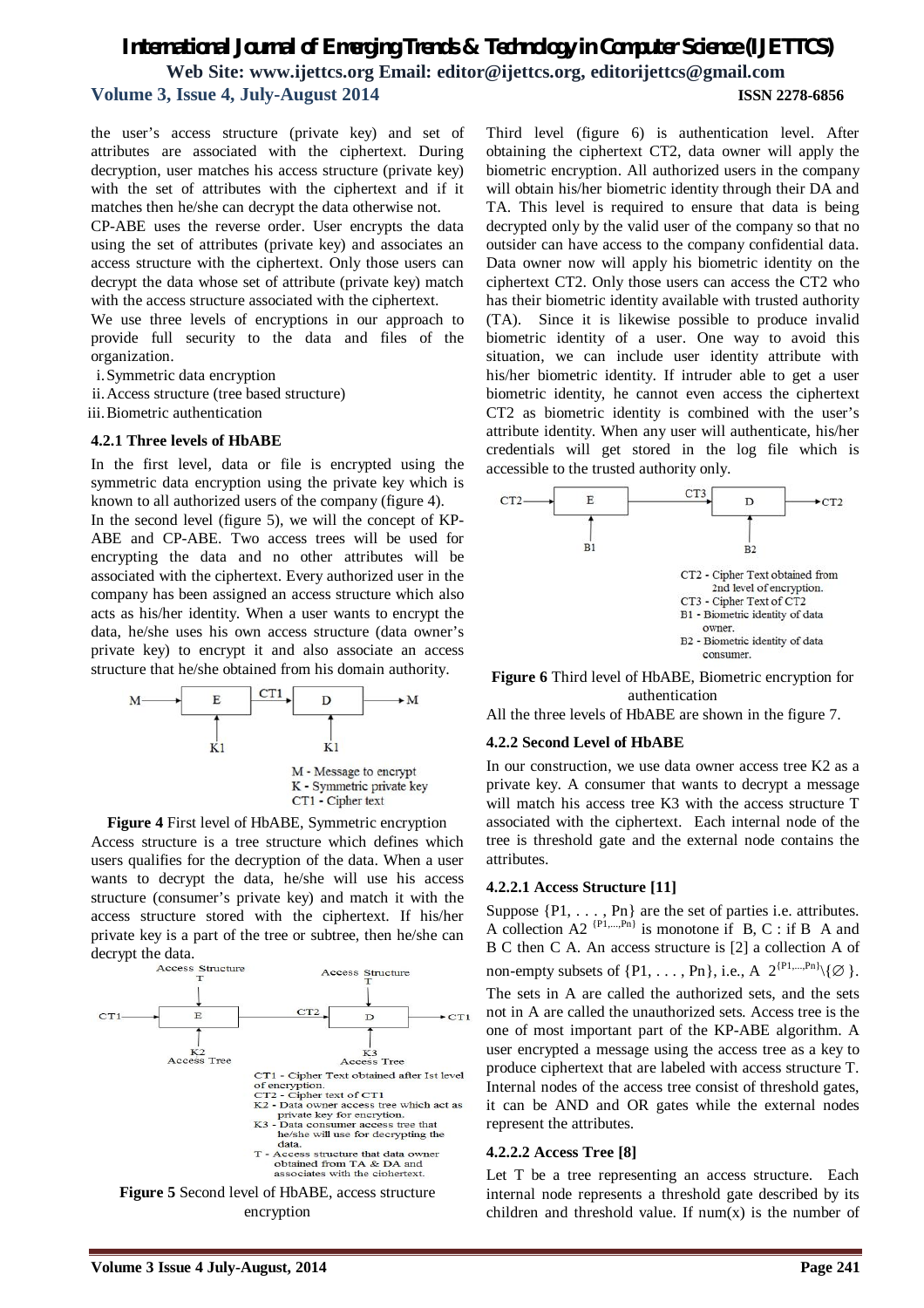children of node x and  $k(x)$  is its threshold value, then  $0 \leq k(x) \leq \text{num}(x)$ . When  $k(x) = 1$  then the threshold gate is an OR gate and when  $k(x)=num(x)$  then it is an AND gate. Each leaf node  $x$  of the tree represents an attribute and a threshold value the leaf node is  $k(x) = 1$ .

- Num(x) = number of children of X
- $K(x) = num(x) \Rightarrow AND gate$
- $K(x) = 1 \Rightarrow OR$  gate
- Leaf:  $k(x) = 1$

#### **4.2.2.3 Satisfying an Access Tree**

Let R be a root of the access tree T.  $T_x$  represents the subtree of T rooted at node x. If a set of attributes k satisfies the access tree  $T_X$  then it is denoted as  $T_X(k)=1$ . If x is an internal node then evaluate  $T_X(k)$  for all children x' of node x.  $T_X(k)$  returns 1 if and only if at least kx children returns 1. If x is a leaf node, then  $T_X(k)$  returns 1 if and only if  $att(x) \in k$  where  $att(x)$  is a function used only when x is a leaf node and denotes the attributes associated with the leaf node x of the tree.

Y set of attributes  $\Rightarrow$  Tx(Y) = 1

 $Tx(Y) = 1$  iff at least  $k(x) == 1$ 

x is a leaf node => then  $Tx(Y) == 1$  iff att $(x) \in Y$ 

Where  $att(x)$  denotes the attribute associated with the leaf node x.

#### **4.2.2.4 Algorithms in second level of HbABE**

Second level of Hybrid Attribute Based Encryption (HbABE) consist four algorithms: Setup, KeyGen, Encrypt, and Decrypt.

**(i)Setup:** This algorithm takes as input a security parameter and returns the public key PK and master secret key MK. PK is used by message senders for encryption. MK is used to generate user secret keys and is known only to the trusted and domain authority.

#### (ii) **KeyGen** (M**K**, **K2**)  $\rightarrow$  (S**K**)

This algorithm takes as input an access tree K2 associated with the data owner and the master secret key MK. It outputs a secret key SK that enables the user to decrypt a message encrypted under an access tree structure T if and only if matches T.

#### (iii) **Encryption** (PK, CT1, T)  $\rightarrow$  CT2

This algorithm takes as an input message CT1, public parameter PK, an access structure T and encrypt the message CT, produces the ciphertext CT2 such that only the user who have an access tree and it satisfies the access structure associated with the ciphertext during the encryption can only decrypt the message.

#### $(iv)$  **Decryption**  $(CT2, PK, SK) \rightarrow CT1$

The decryption algorithm takes as an input private key SK for access control K2, public parameter PK and a cipher text CT1 which contains the access policy T. It outputs CT1 if K3 is a subset of T. Encryption and decryption at the second level is shown in the figure 8.



**Figure 8** Encryption & Decryption in Hybrid Attribute Based Encryption

#### **5. CONCLUSIONS**

In this thesis, we present HbABE scheme which is hybrid of KP-ABE and CP-ABE. We tried to secure confidential data and files of an organization. When data are outsourced and stored in the cloud, main threat to an organization is from intruders both from outside of the their system as well as malicious users of the cloud service provider that they don't get inside of their private and confidential information. The only way to secure data is to encrypt the data before storing in the cloud. In our approach we use symmetric encryption, hybrid of encryption schemes KP-ABE and CP-ABE and biometric identity for the authentication purpose, so that only the employees of the organization have access to the encrypted file and they can decrypt it. Although out scheme HbABE does not provide so much fine access of data as in case of CP-ABE and also slow because of involvement of encryption at three levels, our aim was to fully secure the organization data from outside and inside intruders. We also used multiple authorities for implementing and managing the keys. HbABE is just an idea of securing the data; it needs to be implemented yet. It might have some problems, but every big thing starts with a little idea.

#### **References**

- [1] P. Mell and T. Grance, "The NIST Definition of Cloud Computing", National Institute of Standards and Technology, Information Technology Laboratory, Technical Report Version September 2012
- [2] T. Ristenpart and E. Tromer et al., "Hey, You, Get Off of My Cloud: Exploring Information Leakage in Third-Party Compute Clouds", ACM Conference on